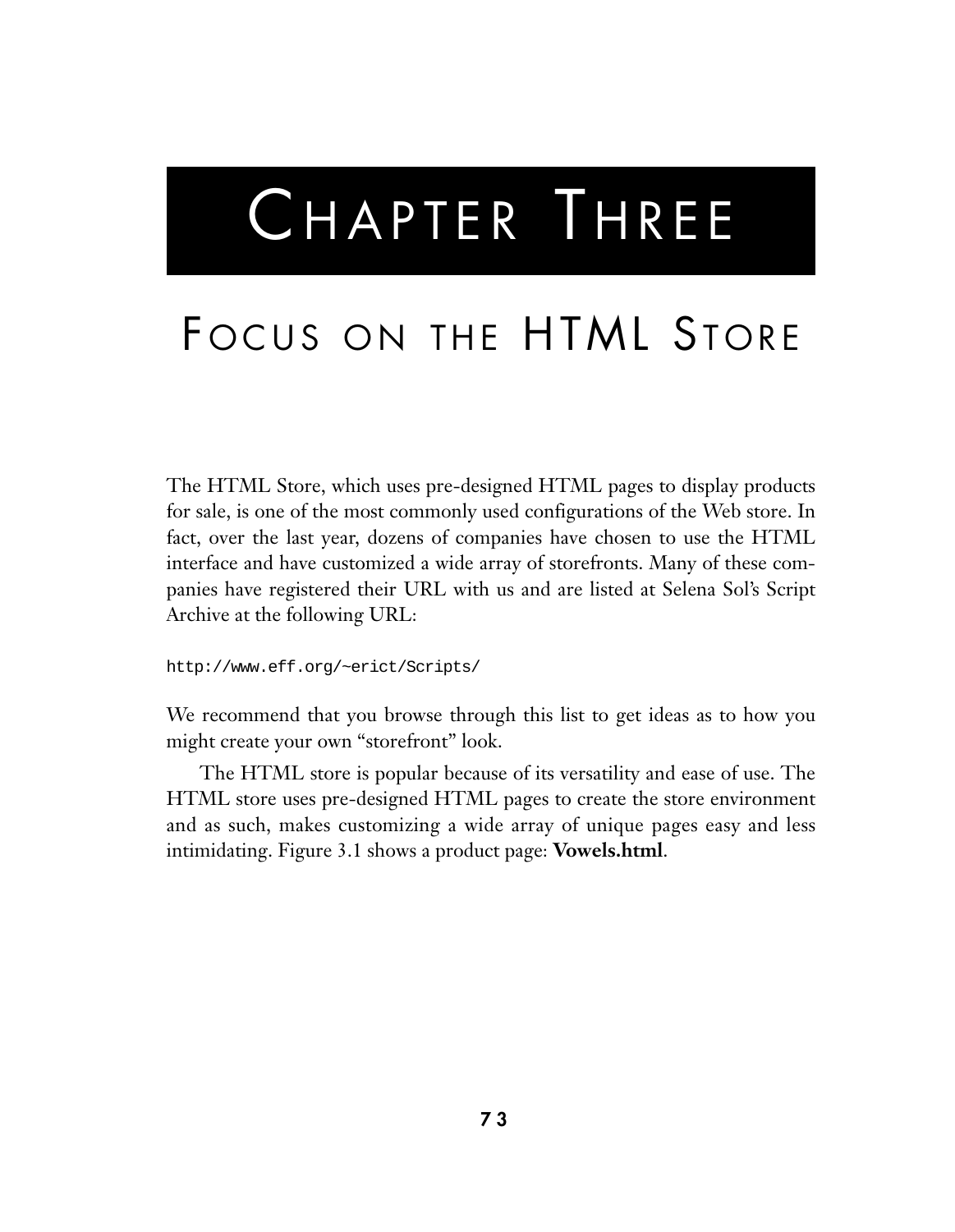

**Figure 3.1** Vowels.html.

In fact, its two most cited benefits are the ease with which a CGI novice can customize the store without ever reading the code and the fact that creating the store with HTML pages gives the store designers an infinite amount of flexibility with the presentation of products. After all, the lack of a database back end, and the dependence upon HTML as the medium of programming, make the HTML Store just like doing straight HTML. The little bit of customization that is necessary can be summed up in a few simple tags that, when embedded in your HTML, will create the necessary link between your customers and the application. This chapter will discuss these tags to give you a firm basis for creating your own tagged HTML product pages.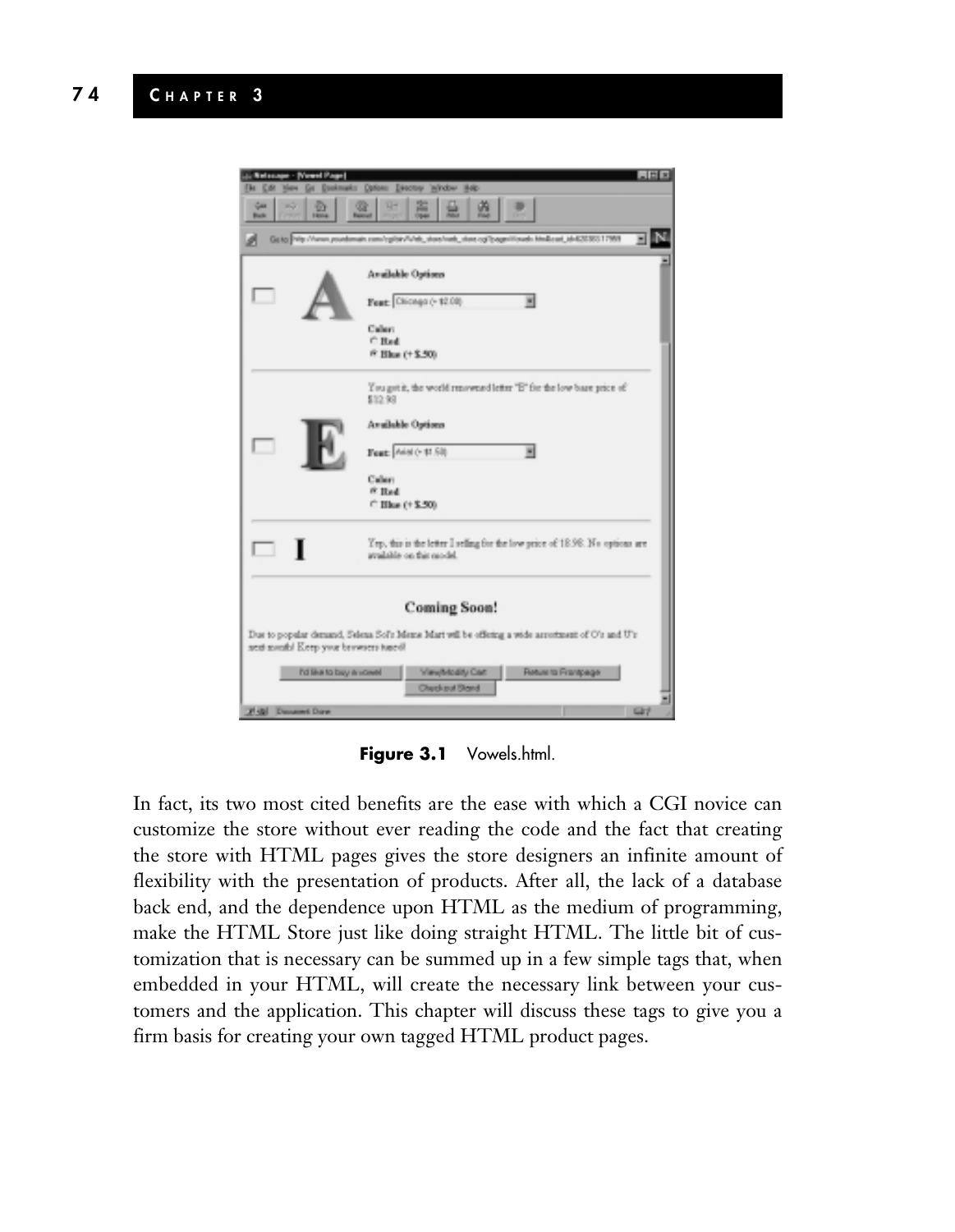#### **Changes to the Setup File**

As with all versions of this script, the first thing you must do is to customize the Setup file. For the most part, the setup file for the HTML store will be like any other implementation. Eighty percent of the setup should remain constant through all versions. However, there will be some differences. In the following section, we will go through **web\_store.setup.html** highlighting variables specific to the HTML store and explain their usage. Variables not mentioned should be considered globally important to all versions of the store and will be defined the same way regardless of which implementation you choose. Chapter 2 covers all these general variables.

#### **Global File Location Variables**

The first variable of interest in **web\_store.setup.html** is **\$sc\_db\_lib\_path**. **\$sc\_db\_lib\_path** defines the location of **web\_store\_db\_lib.pl** used to perform searches on the data file. Because we will be using HTML product pages, there will be no need to search the data file and no need for that variable. Searching is done with **web\_store\_html\_search.pl**, which will search every HTML product page for customer-submitted keywords and create a dynamic list of hits. However, just because we will not be searching the data file does not mean that the data file is useless for the HTML store. In fact, many HTML stores will utilize the database back end to verify orders received from the product pages as discussed in Chapter 8. If you are using this double-check method, you will still want to define **\$sc\_data\_file\_path**. If you do not want to double-check orders against a datafile, you may disregard that variable completely.

Similarly, there is no neeed to be concerned with **\$sc\_options\_directory\_path**. This variable defines the locations of the options files used by the Database store to create option-related HTML. Since you will be including all option HTML in the actual product pages themselves, you will not have any need for separate Option files, the Options subdirectory, or the **\$sc\_options\_directory\_path** variable.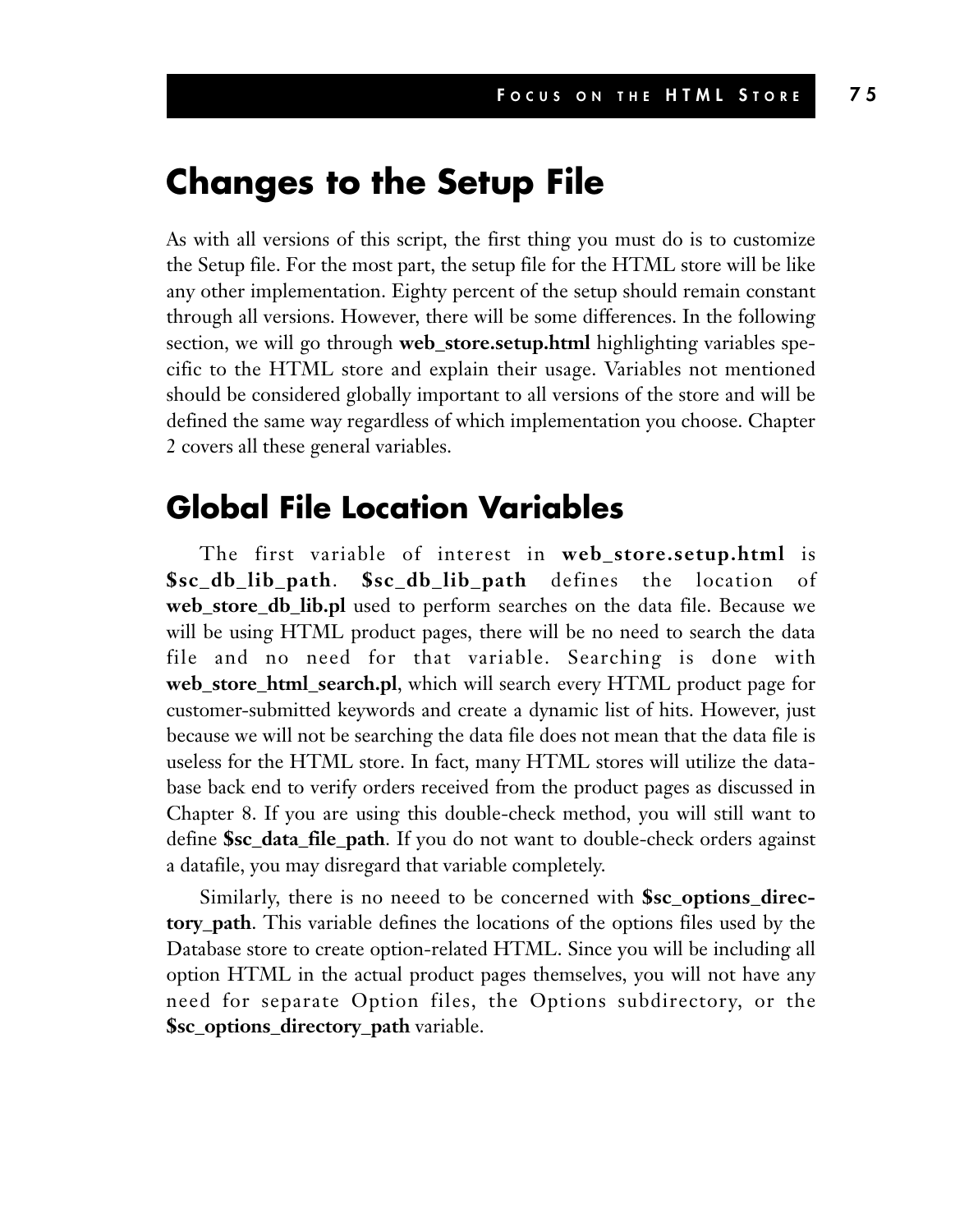**\$sc\_html\_product\_directory\_path,** however, is crucial. As mentioned earlier, this variable defines the location of the directory in which you put your product pages as well as your list of product pages.



A *list of products* page is a page that contains hyperlinks to pages containing products called *product pages.* These are mainly used for store navigation and the categorization of similar types of products.

The application must know the location of this directory if it is to filter requested product pages.

When a customer clicks on a button or hyperlink for a product, the script should receive a **\$page** variable as form data. This **\$page** variable will correspond to a specific HTML document that the script should filter and display in the browser window.

For example, in **Letters.html**, which is our example of a list of products page located in the distribution Products subdirectory, you will find a link to the Vowels product page with the following syntax:

```
<A HREF =
"web_store.cgi?page=Vowels.html&cart_id=">Vowels</A>
```
Figure 3.2 shows **Letters.html** as it appears on the Web.



Figure 3.2 Letters.html.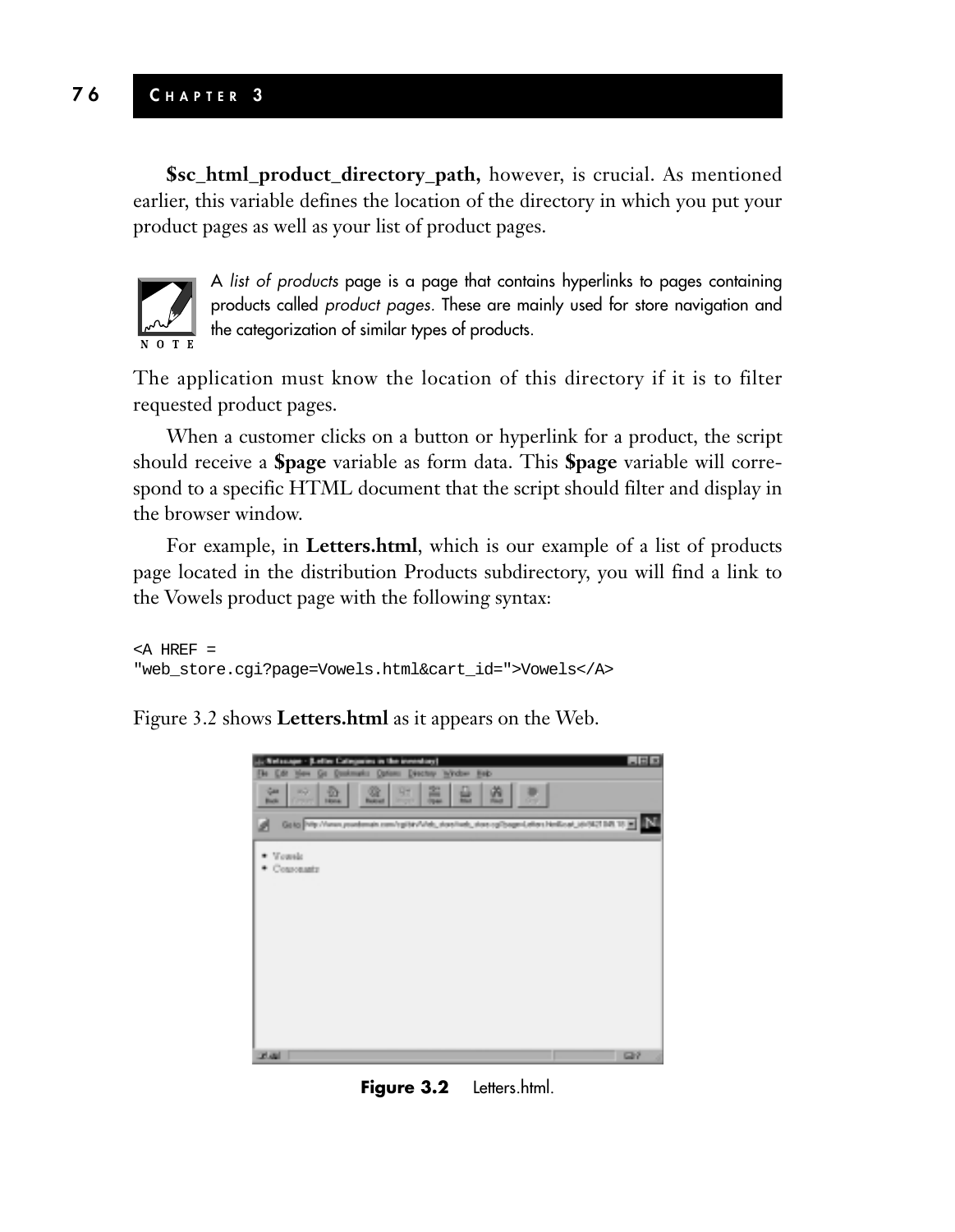Notice that in the above URL, we have passed the variable **page** with the value of **Vowels.html** to the script. We will discuss the **cart\_id=** tag later. However, in order to actually find the page **Vowels.html**, the script must know the location of the file on your server. **\$sc\_html\_product\_directory\_path** provides it with that information. Thus, if you set this variable equal to **/usr/local/httpd/cgi-bin/Web\_store/Html/Products/**, the script will expect to find the file **Vowels.html** using the following location **/usr/local/ httpd/cgi-bin/Web\_store/Html/Products/Vowels.html**.

You may also define subdirectories in your hyperlink calls if you decide to partition your HTML product pages. Thus, the following hyperlink would access **e.html** in the **/usr/local/httpd/cgi-bin/Web\_store/Html/Products/ Letters/Vowels/Lower\_case/** subdirectory:

```
<A HREF = "web_store.cgi?page=Letters/Vowels/Lower_case/
e.html&cart_id= ">Vowels</A>
```
#### **Understanding the Tags for Maintaining State**

Now that we have started discussing the concept of a list of products page and introduced the strange **cart\_id=** tag, we should take a moment to explain state maintenance tags in more detail. The trick about list of product pages like **Letters.html** as well as product pages like **Vowels.html** for that matter, is that they are tagged so that the script can automatically insert state information when it filters them. pAs we said in the previous chapter, all HTML pages must be filtered through **web\_store.cgi** if the customer's state information is to be maintained. For list of product pages, there are two bits of state information that must be passed: (1) the product page from the list that the customer wants to see, and (2) the location of the customer's unique shopping cart.

In fact, every internal-store hyperlink (most commonly used in list of product pages) must communicate that information. The problem is that when you write the list of product pages in HTML, there is no way for you to know in advance what the cart i.d. will be. In fact, many different customers, all with different cart ids will be navigating through the same page. There is no way to hardcode that information into your HTML. But you can provide a tag which the script will recognize and dynamically exchange for the current value it has for the customer's cart.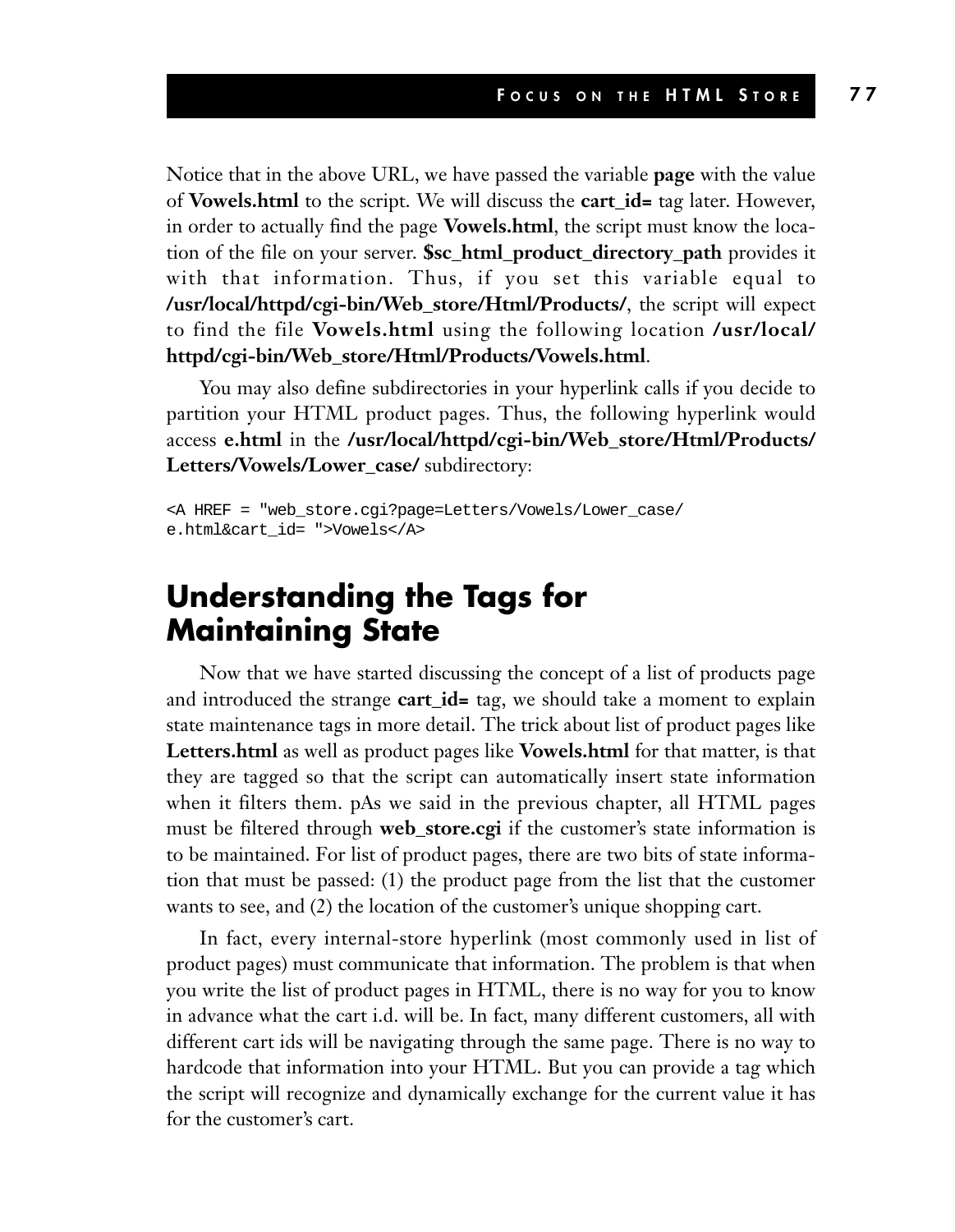This task is handled in the **display\_page** subroutine in **web\_store.cgi**. The three magic lines are as follows:

```
s/cart_id=/cart_id=$cart_id/g;
s/%%cart_id%%/$cart_id/g;
s/%%page%%/$form_data{'page'}/g;
```
These three lines assure that every HTML page passed to **web\_store.cgi** will be filtered for these two state variables. Let's consider the line in **Letters.html**.

```
<A HREF = "web_store.cgi?page=Vowels.html&cart_id=">Vowels</A>
```
In this line, we see that we left the URL encoded hyperlink undone. Specifically, we did not set a value for **cart\_id**. We simply left it dangling. However, the script is prepared for that and is actually looking for the **cart\_id** flag.

As the script filters the file, preparing it to send to the Web browser, it checks to see if the flag exists. If it does, the script substitutes the incomplete phrase **cart\_id=** with **cart\_id=[THE ACTUAL CART VALUE]**.

So what are the other two lines with the **%%** flags? Well these are used to filter hidden form tags instead of hyperlinks. After all, there are two ways to submit information to a script: by URL encoded hyperlink or by hitting a Submit button on a form. If a submit button is used, state information must be passed as hidden form fields. This is most common for product pages on which customers can hit the submit button to purchase an item. Thus, we need a tag which the script will use to filter hidden <INPUT> tag fields. A quick glance at the hidden fields in **Vowels.html** provides an example of how you should prepare the flag:

```
<INPUT TYPE = "hidden" NAME = "cart_id"
VALUE = "%%cart_id%%">
<INPUT TYPE = "hidden" NAME = "page"
VALUE = "%%page%%">
```
These two lines will be "filtered" by **web\_store.cgi** which will insert the actual value of **cart\_id** and page.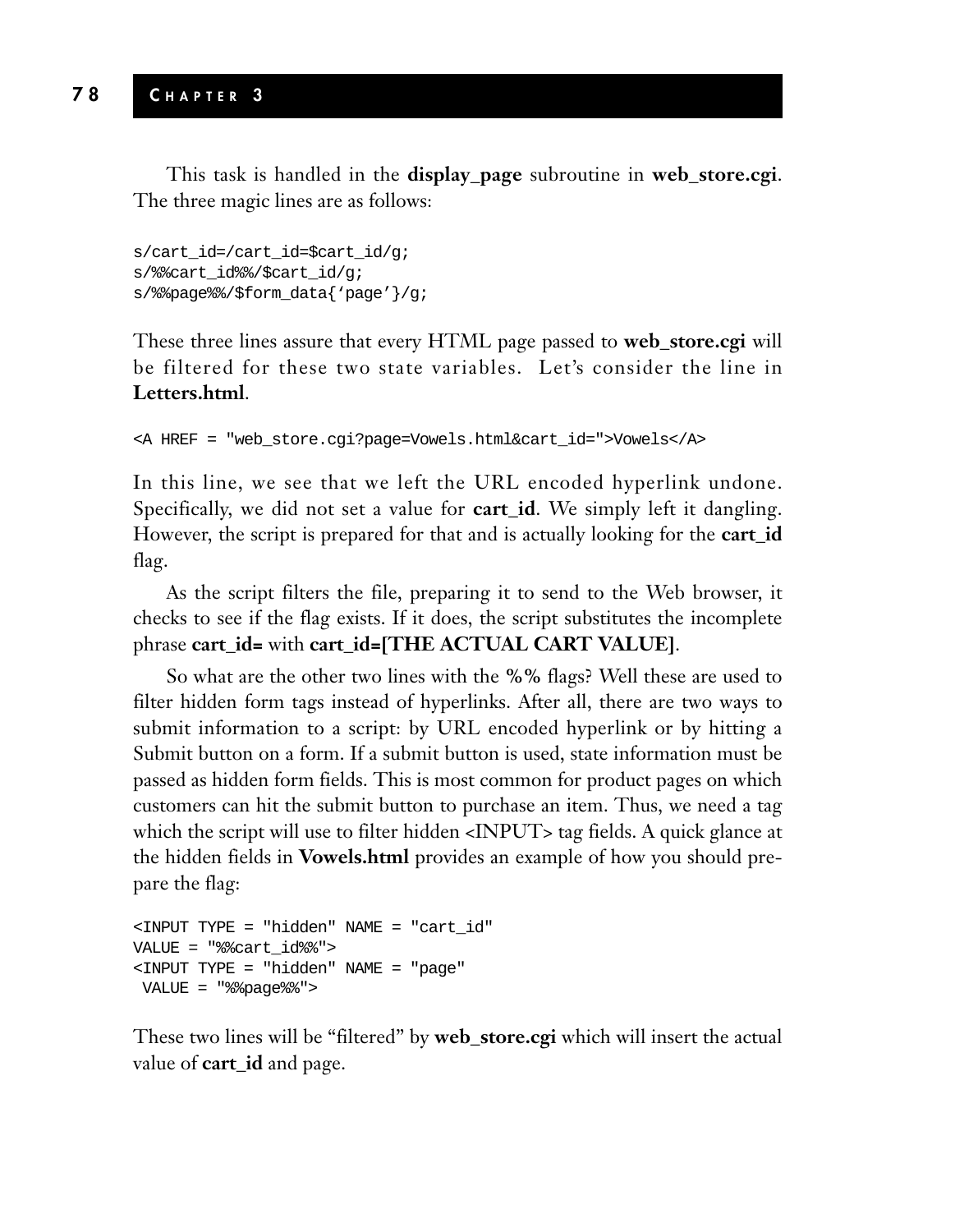In summary, it is essential that all product pages have the **%%** hidden form tag flags and that all hyperlinks have the **cart\_id=** flags.

#### **Bypassing Database Definition Variables by Encoding your Product Pages**

Because we are not using a database, the entire group of database definition variables in the Setup file becomes unnecessary unless you are using the database check functions. This is not to say that we will not need to define a specific format for our products. In fact, you will need to follow a very specific format for defining the fields that make up this information in your HTML product pages. **Vowels.html** is an excellent example of a product page.

Each product page begins with a standard header. In the **Vowels.html** example, we use a simple borderless table to position our products. Of course, you can change this to reflect the specifics of your own site—that is the beauty of the HTML store.



Be absolutely sure that the form call in every page points to **web\_store.cgi**. Every page that the customer sees must be processed by **web\_store.cgi**

```
<HTML>
<HEAD>
<TITLE>Vowel Page</TITLE>
</HEAD>
<BODY BGCOLOR = "FFFFFF" TEXT = "000000">
<FORM METHOD = "post" ACTION = "html_web_store.cgi">
<H2><CENTER>Vowel Mart!</CENTER></H2>
<TABLE>
<TR><TH>Quantity</TH>
<TH></TH>
<TH>Description</TH>
\langle /TR>TPTD<TD COLSPAN = "3"><HR></TD>
</TR><TR>
```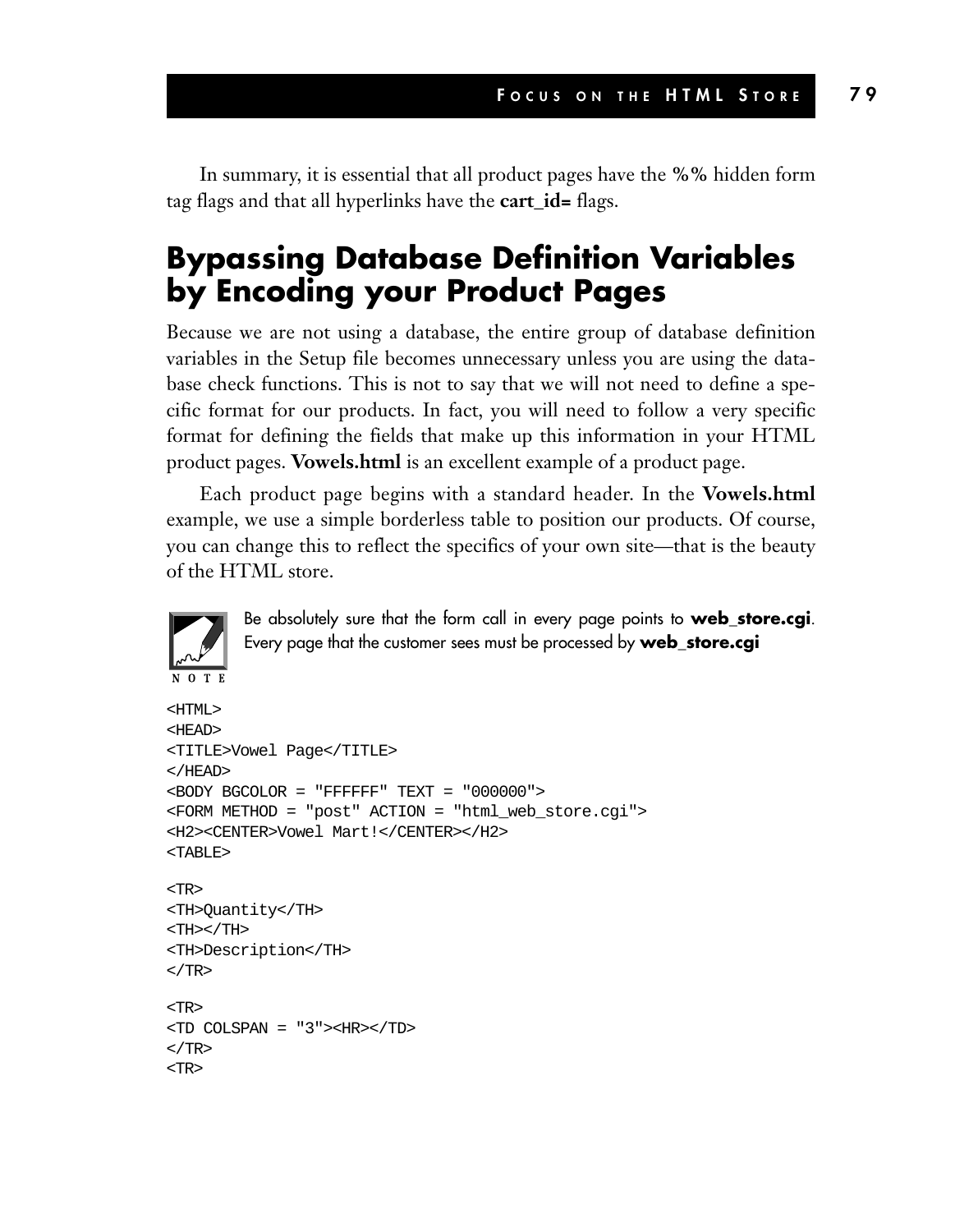The syntax defining a product appears next.

```
<TR>
<TD ALIGN = "center"><INPUT TYPE = "text"
NAME = "item-0010|Vowels|15.98|The letter A|~lt~IMG SRC =
~qq~/~erict/Scripts/Web_store/Html/Images/a.jpg~qq~ ALIGN =
~\simqq~\simleft~\simqq~\simgt~\sim" SIZE = "3" MAXLENGTH = "4"></TD>
<TD ALIGN = "center"><IMG SRC =
"/~erict/Scripts/Web_store/Html/Images/a.jpg" ALIGN =
"left"></TD>
<TD>You got it,the world renowned letter "A" for the plow base price
of $15.98<BR><P>
```
You can customize this to display in any way you would like so long as you follow a few rules. Specifically, every purchasable item *must* have a text field entry box representing a quantity and the INPUT tag must follow the following basic format:

```
<INPUT TYPE = "text"
      NAME = "item-WWW|XXX|YYY|ZZZ"
      SIZE = "3" MAXLENGTH = "4"
```
where **WWW** is a **UNIQUE** product identification (like an ISBN number) and **XXX**, **YYY**, and **ZZZ** are bits of information that you want displayed in the customer's cart view. p<NOTE>Each item has a **TEXT** input field associated with it. This text field is three characters long and provides a maximum of four characters by default. Since this corresponds to the quantity that the customer might want to order, it is set to allow only orders less than 9999 quantity. You can change this if you want. pThe definition of this **NAME** value will correspond exactly to the logic of **@sc\_db\_index\_for\_defining\_item\_id**. In fact, that variable is used to dynamically generate the same code for the database store that you must personally do on HTML pages.

## **Defining an Item**

The process of writing your own **NAME** value is not difficult, but it must be painstakingly accurate. First, and most importantly, notice that the **NAME** argument of the **INPUT** field is item-0010|Vowels|15.98|The letter A|~lt~IMG SRC=~qq~Html/Images/a.jpg~qq~ ALIGN=~qq~left~qq~~gt~".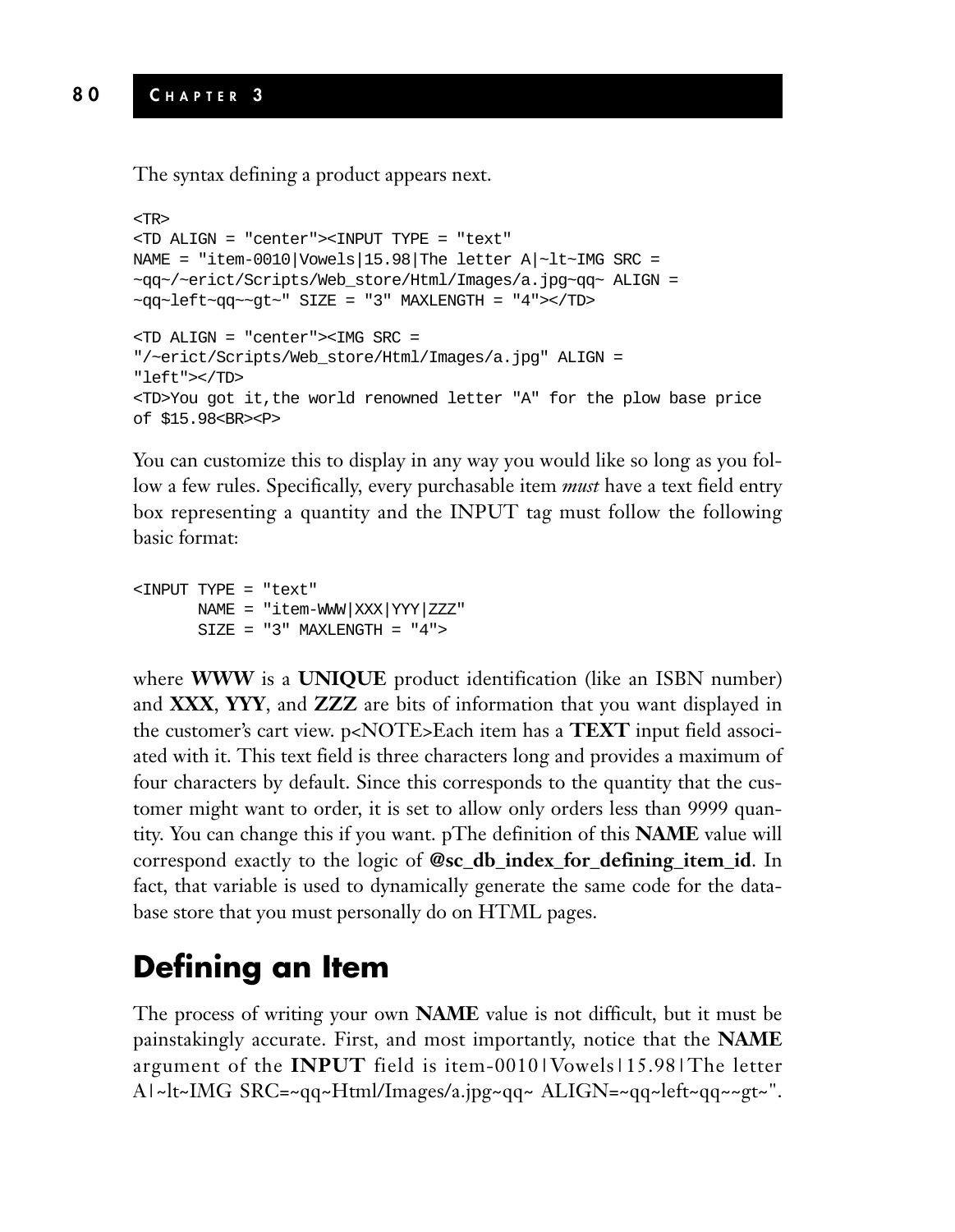This is where you will define what information gets added to the customer's shopping cart. There are three points to note about the **NAME** string. pFirst, the **NAME** string corresponds to the **%cart** just as **@sc\_db\_index\_for\_defining\_item\_id** did in the Setup file discussed in Chapter 2. You are simply hardcoding that array for each item.

Second, notice that the tag **item-** has been appended to the product i.d. We do this in order to differentiate items from other incoming form data when the customer submits an order. The **item-** tag will be stripped off by the script when it adds the row to the cart, but it *must* be there in your HTML code so that the script will know that this field represents an item.

Finally, notice the **<IMG SRC>** reference. It has several special tags which we use to represent characters that may cause trouble within your HTML code (specifically, characters used in the HTML code standard itself). There are three in particular. **~qq~** represents a double quote mark ("), **~gt~** represents a greater than symbol (>) and **~lt~** denotes a less than symbol (<). The script knows how to translate these when it uses them to display the customer's cart but you must encode them here so that they will not confuse the **<INPUT>** tag in which they are embedded.

#### **Cart Definition Variables**

Now that we have gone through all the trouble of hardcoding our product information into all our HTML pages, it is time to make it pay off. The Cart Definition variables will be used to index the product information coming in to the script in the form of text field **NAME** form data. Let's go through the cart definition for the Vowels page discussed previously.

Given the definition of the letter *A* for sale on the **Vowels.html** page, we can tell that the format of **%cart** must be

| \$cart{"quantity"}                 |        | $= 0;$ |
|------------------------------------|--------|--------|
| $\text{start}$ { "product_id" }    | $= 1i$ |        |
| \$cart{"category"}                 | $= 2i$ |        |
| \$cart{"price"}                    |        | $= 3i$ |
| $$cart$ {"description"}            | $= 4:$ |        |
| \$cart{"image_location"}           |        | $= 5:$ |
| $\text{Scart}$ $\text{'vortions'}$ |        | $= 6i$ |
| \$cart{"price_after_options"}      |        | $= 7i$ |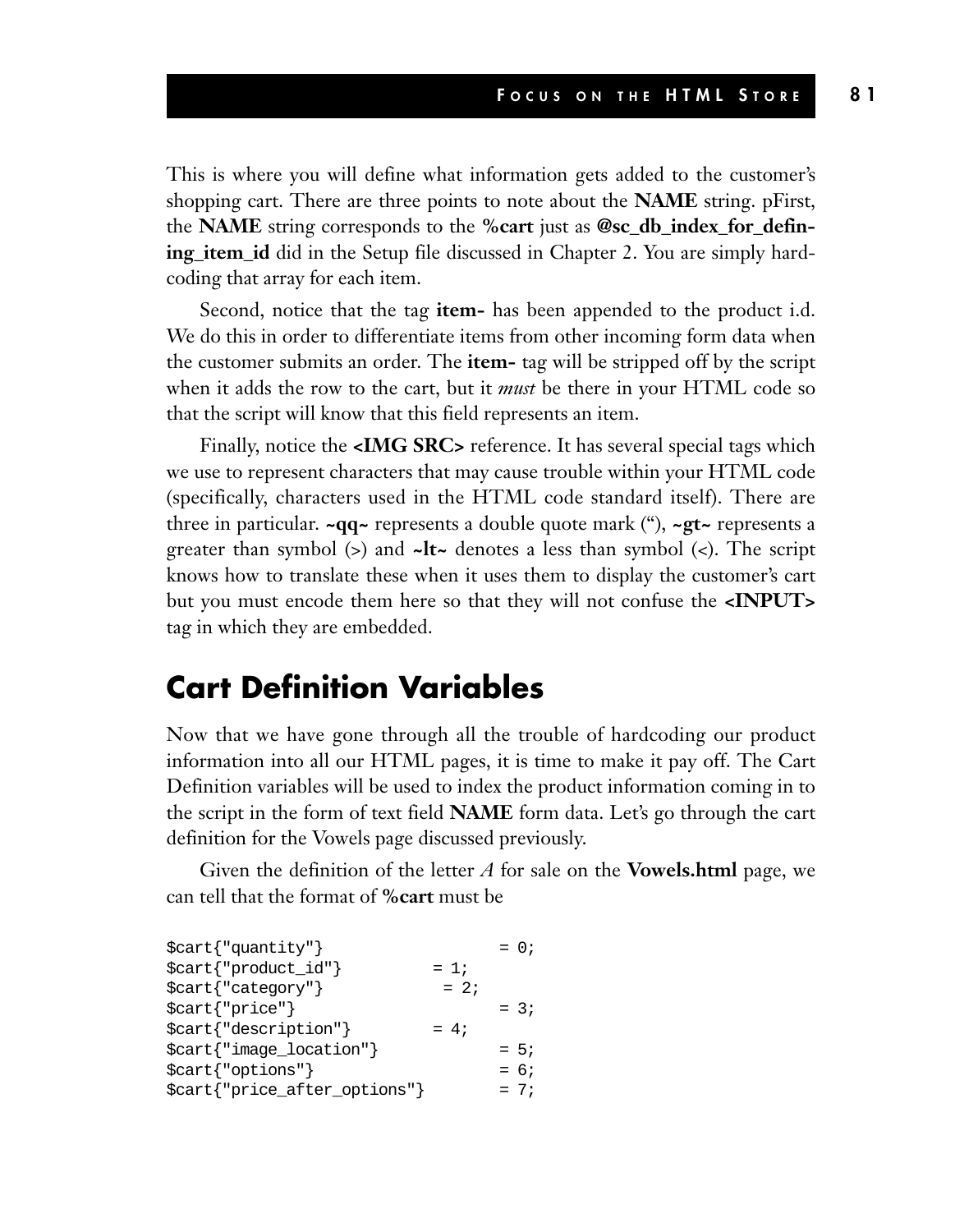

As was discussed in Chapter 2, fields 1 through 5 are the same as defined in the **NAME** argument of the quantity text box which defines what gets passed to the cart for each item.

All other variables will depend upon utilizing these array elements.

#### **Order Form Definition Variables**

These variables will basically be the same for all versions of the Web store regardless of whether they take their information from product pages or a data file because they will all have the same order-processing interface. In terms of the HTML store though, there will be one important variable, **\$sc\_order\_check\_db**. If you set this variable to **yes**, the script will use the database routines to double-check that the customer has not attempted to fool around with the cart values by entering fake values on their own custom designed HTML pages or by creating their own URL encoded string. For example, what do you think would happen if some customer typed in the following URL string?

```
http://www.yourdomain.com/cgi-
bin/Web_store/web_store.cgi?page=Words.html&add_to_cart_
button=IHACKEDYOU&cart_id=8427734.9651&item-
1000|Words|14.98|Extropy=5
```
Well, to put it bluntly, they would have just received a discount. If you check the Meme product page, you will see that the Extropy Meme is 15.98, not 14.98. Unfortunately, if you are not careful, you may miss such a sneak attack and the hacker could get away with a discount. Thus, it is advisable for hightraffic stores, for you to create a database backend for your HTML product pages so that all values can be checked against a database that is safely on your server. When the customer attempts to order, if there are any discrepancies, the script will alert you and the customer. As a side note, this could also help in case you make typos in your product pages because the script will recognize accidental as well as intentional discrepancies.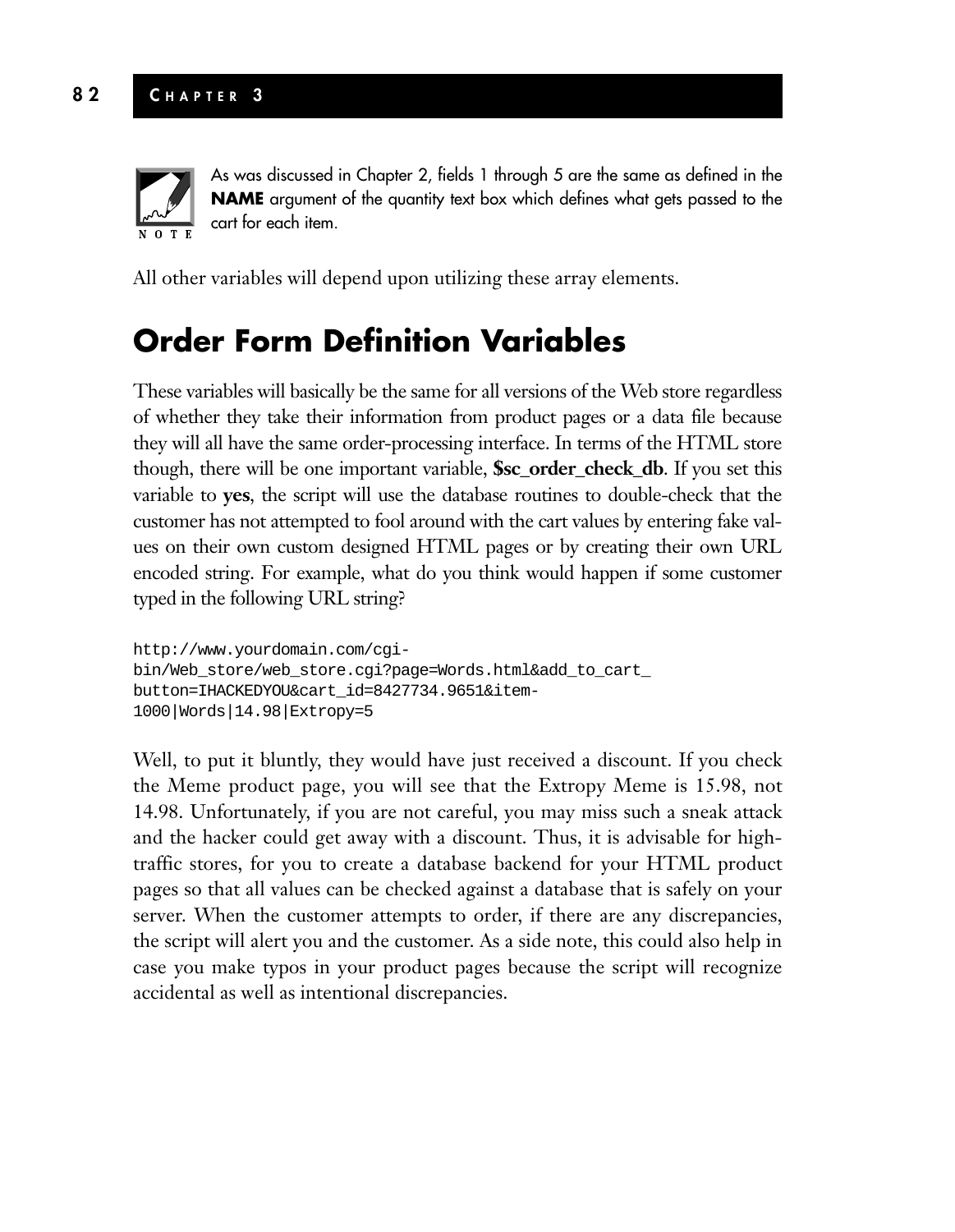This is not meant to frighten you away from using the HTML store. The versatility of the HTML interface gives you quite a bit of power with creative sites that the Database store cannot give. It is simply a warning for you to take care when processing orders and to suggest that you implement the database checking routines as soon as possible. The extra work will pay off in terms of a good night's sleep.

#### **Store Option Variables**

Of course the most basic variable definition for the HTML store is **\$sc\_use\_html\_product\_pages**. The only way to use product pages is to set this variable to **yes**. If it is set to **no**, the script will look for a data file from which to dynamically generate product pages.

#### **HTML Search Variables**

One of the powerful tools of the HTML Web store is the built-in search engine. The search engine takes a list of whitespace separated keywords and searches every product page for pages that contain all of those words. The keywords are entered in a standard FORM text box defined with the following code:

```
<INPUT TYPE = "text" NAME = "keywords">
```


Unlike the Database-based search engine included with this script that can search by dates, keyword, or number, the HTML-based search can only search by keyword, since the nonstandardized HTML format does not allow the more complicated searching.

Figure 3.3 shows the HTML frontpage with the search input box included on the bottom.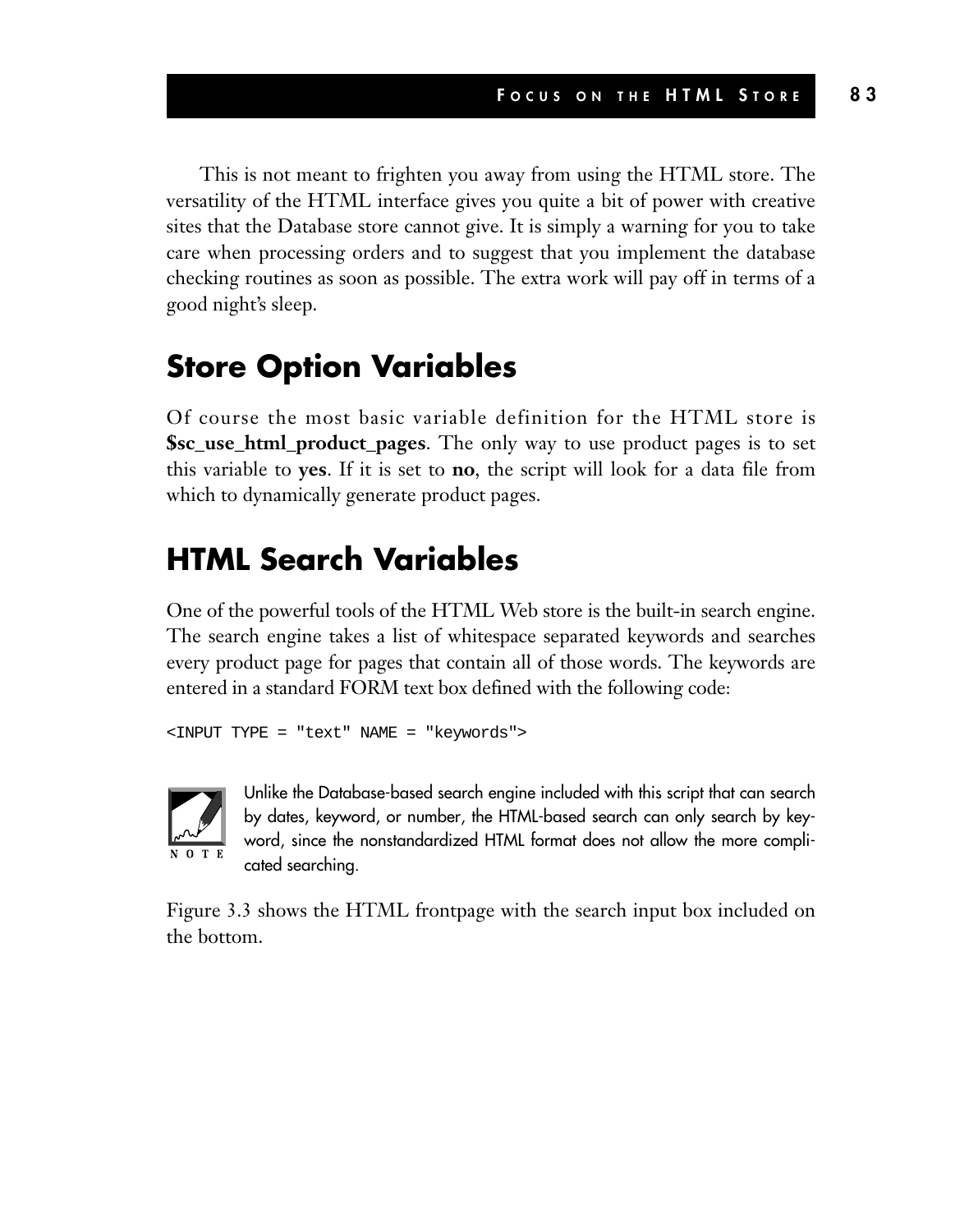| rcepe - (Selena Sof's Memo Market)<br>View Go Dockmarks Options Directory Window Help<br><b>Edk</b><br>œ<br>92<br>æ<br>÷<br><b>SHOW</b><br><b>Fand</b><br><b>Porcent</b><br><b>Down</b><br><b>Fakuud</b><br>-                                                                                                                                                                                                                                                                                                                                                                            | . olx |  |  |
|------------------------------------------------------------------------------------------------------------------------------------------------------------------------------------------------------------------------------------------------------------------------------------------------------------------------------------------------------------------------------------------------------------------------------------------------------------------------------------------------------------------------------------------------------------------------------------------|-------|--|--|
| Earlie PVS//www.soutbanain.com/cg/bin/iv/eb_store/web_stere.cg                                                                                                                                                                                                                                                                                                                                                                                                                                                                                                                           |       |  |  |
| Memetic elements at a price you can afford<br>SELENA SORS<br><b>MEME MART</b>                                                                                                                                                                                                                                                                                                                                                                                                                                                                                                            |       |  |  |
| Welcome to Seleca Sof's Meme Makers Digital Masket where you will find all the components<br>you will need to build a vast reflection of diveste and vistilent neeres. Feel free to become our<br>vari cataloge of nemetic components from our uncanily romplets roman alphabet to our<br>compact inventory of unitie numerals. Fine, browse our all new collection of profidented.<br>words and memer. Browse to your beasts content and glease feel safe sending us your reeds.<br>card information, shipping address, medical history, driving records and social security<br>number. |       |  |  |
| Choose a category to browse                                                                                                                                                                                                                                                                                                                                                                                                                                                                                                                                                              |       |  |  |
| <b>LETTERS</b><br><b>NUMBERS</b>                                                                                                                                                                                                                                                                                                                                                                                                                                                                                                                                                         |       |  |  |
| WORDS<br>MEMES                                                                                                                                                                                                                                                                                                                                                                                                                                                                                                                                                                           |       |  |  |
| Or input a keyword to generate a customized list of product<br>pages.                                                                                                                                                                                                                                                                                                                                                                                                                                                                                                                    |       |  |  |
| Koyword                                                                                                                                                                                                                                                                                                                                                                                                                                                                                                                                                                                  |       |  |  |
| Exact Match (Whale ward match)? [7]                                                                                                                                                                                                                                                                                                                                                                                                                                                                                                                                                      |       |  |  |
| <b>Case Sensitive?</b>                                                                                                                                                                                                                                                                                                                                                                                                                                                                                                                                                                   |       |  |  |
| Submit Kayword<br><b>W-6M</b> Document Done                                                                                                                                                                                                                                                                                                                                                                                                                                                                                                                                              | 537   |  |  |

**Figure 3.3** Frontpage with Keyword Search box.

The customer can enter as many keywords as he or she wishes and the script will generate a list of pages that satisfied all the keywords entered.



The HTML keyword search uses the "and" methodology so that every keyword must be found on a page for that page to be displayed as a hit.

Figure 3.4 shows a dynamically generated "list of hits" page that includes hyperlinks to every page that satisfied the customer's search criteria.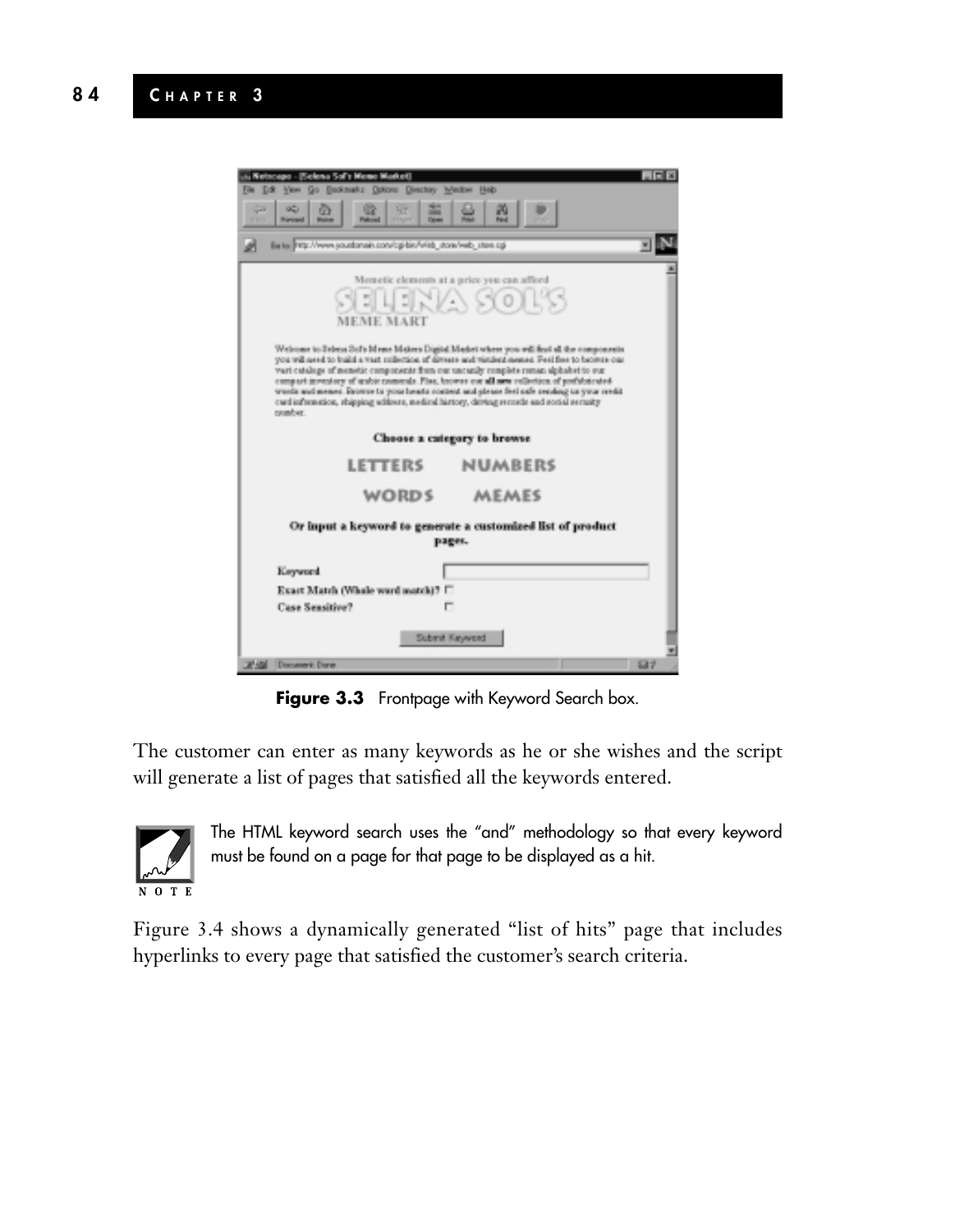

**Figure 3.4** List of Hits page.

**\$sc\_root\_web\_path** is the location of the root directory containing all the HTML product pages. In the distribution, this is "./Html/Products/".

**@sc\_unwanted\_files** is the list of all the file types which you do not want to be searched when submitting a search term for keyword match. This subject will be discussed more thoroughly in Chapter 13.

#### **Error Message Variables and Miscellaneous Variables**

These variables are global for all versions of the Web store and have already been discussed in sufficient detail in Chapter 2.

## **Understanding Options**

Before you begin coding your product pages, there is one last thing to discuss: options. *Options* are unique characteristics that can be applied to a generic product. For example, a basic T-shirt might come in black, blue, or green or small, medium or large. We need a way to communicate to the script what an option is, which item it belongs to, what effect it will have on the base price of that item, and the value set by the customer.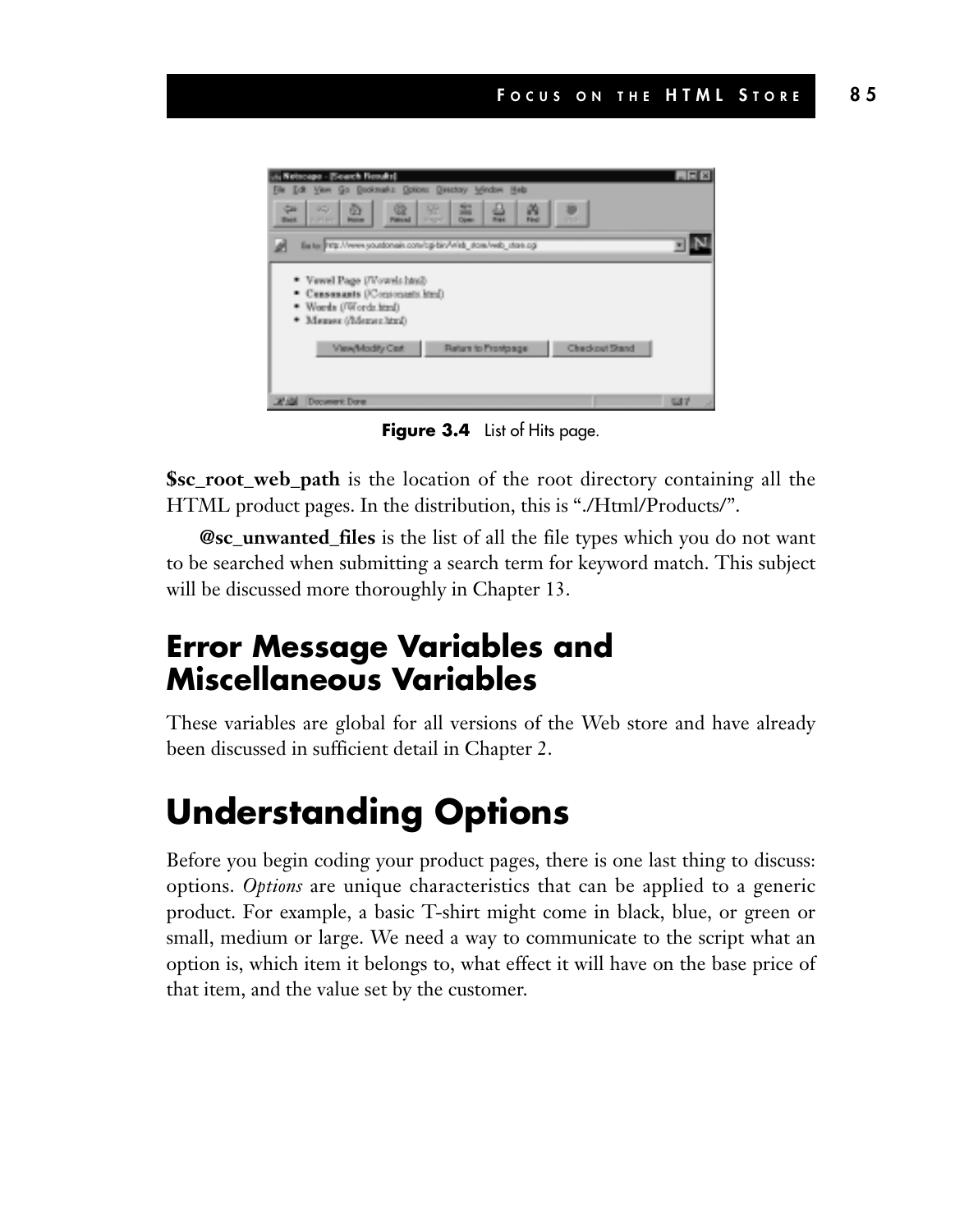The first part in this process is to make sure that we associate options with items for sale. We do this by using the NAME argument of the form tag which defines each option. Below is an example of using a select menu for options.

```
<P><B>Available Options<B><P>
Font: <SELECT NAME = "option|1|0001">
<OPTION VALUE = "Times New Roman|0.00">Times New Roman (No
charge)
<OPTION VALUE = "Arial|1.50">Arial (+ $1.50)
<OPTION VALUE = "Chicago|2.00">Chicago (+ $2.00)
</SELECT>
<\!\!P\!\!>
```
In this case, the name syntax breaks down as follows:

- **1.** *Option flag* This flag tells the script that the incoming data is an option, not an item Thus the first field in a pipe-delimited option **NAME** value will *always* be **option**, just as item **NAME** tags **ALWAYS** begin with **item-**
- **2.** *Unique sequence number of the option* Each item for sale may have several options associated with it. It is essential that they each gets its own number. If item #0001 had all its options called "option|0001," it would be impossible to parse them separately. So we will name them uniquely, as in "option|1|0001" for color, "option|2|000" for size, or "option|3|0001" for brand name.
- **3.** *The i.d. of the item that the option is associated with* Notice that this i.d. is the same as what was used in the **NAME** argument for the quantity text box in a product field box. This is deliberate and essential. Options must be associated with the items they modify. Figure 3.5 shows how options might be integrated into a product page.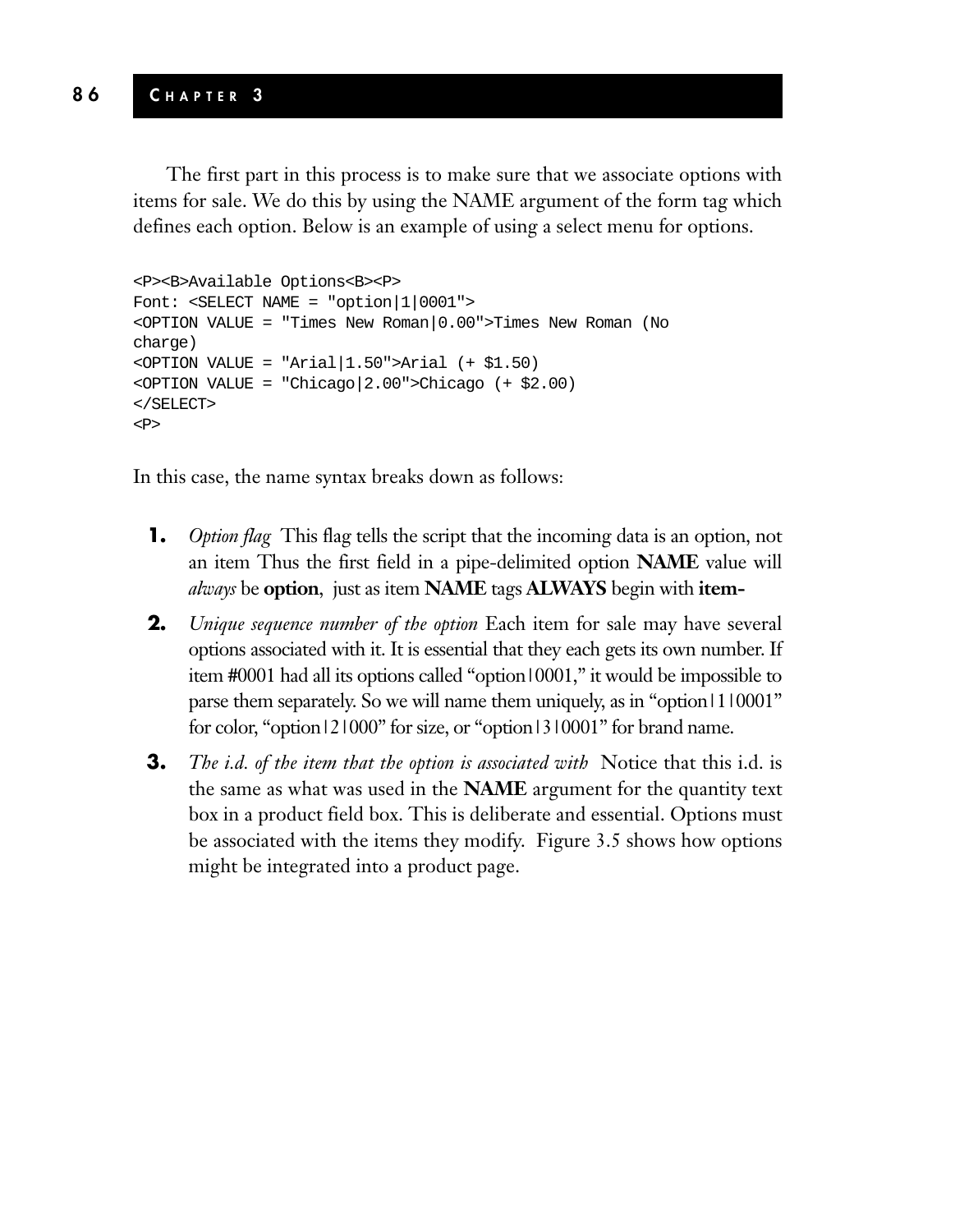

Figure 3.5 Using options.

Finally, notice that options also contain VALUES which are two field pipe delimited lists containing an option description and an option price. The option description will be used for display in the customer's cart and the price will be used to modify the base price of an item.

The following is an example of using a radio button to create an option. It uses the same naming conventions as the **<SELECT>** tag but included here for variety.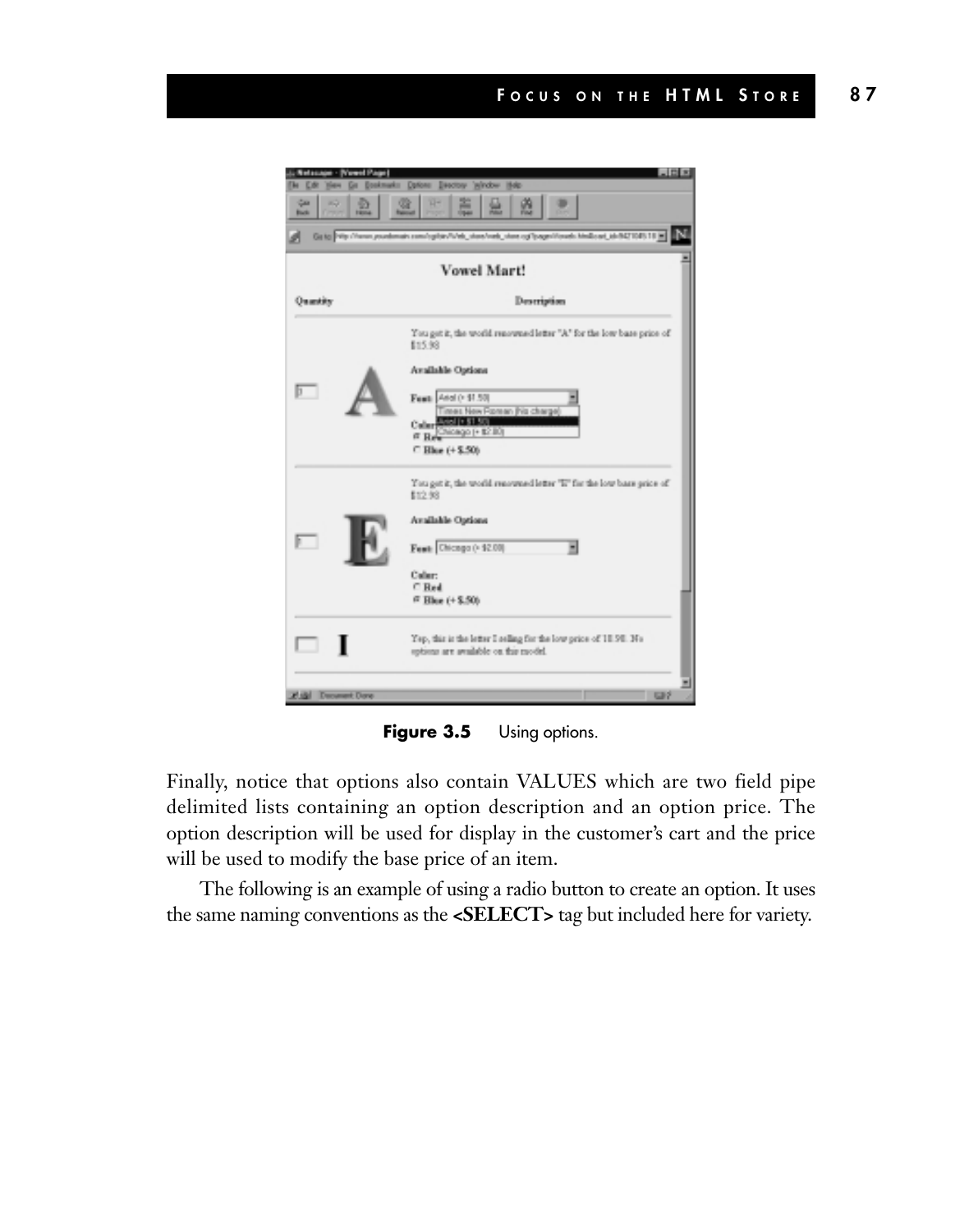```
Color: <BR>
\text{S/NPUT} TYPE = "radio" NAME = "option |2|0001"p \text{VALUE} = "Red|0.00"
CHECKED>Red<BR>
\text{NATE} = \text{Y} = \text{Y} = \text{N} = \text{N} = \text{V} = \text{N} = 2.0001VALUE = \text{Blue}.50">Blue (+ .50)
```
In other words, product number 0001 has two possible options. Font type is option 1 and color is option 2. The customer may choose from three font types. If she chooses "Arial," \$1.50 will be added to the base price of the item. She can also order "red" or "blue." If she chooses "red," nothing will be added to the base price of the item.

If this option modified the "letter A" discussed above, and a customer ordered three of them, all red with Arial font, the cart row would appear as follows:

```
3|0010|Vowels|15.98|The letter A|<IMG SRC =
"/~erict/Scripts/Web_store/Html/Images/a.jpg" ALIGN =p"left">|Arial
1.50, Red 0.00|17.48|358
```
#### **Simple Item Definition**

Options are not mandatory, of course. In fact, we have also provided an example of an item with no options in case you don't care about options and just want an example without them. This is obviously much simpler since all you need to worry about is the one NAME argument of each item for sale. In **Vowels.html** we have prepared the letter *I* as an example without options.

Finally, the entire code of both **Vowels.html** and **Letters.html** are included for a complete reference:

#### *Vowels.html*

```
<HTML>
<HEAD>
<TITLE>Vowels Page</TITLE>
</HEAD>
<BODY BGCOLOR = "FFFFFF" TEXT = "000000">
<FORM METHOD = "post" ACTION = "web_store.cgi">
<INPUT TYPE = "hidden" NAME = "cart_id"p VALUE = "%%cart_id%%">
<INPUT TYPE = "hidden" NAME = "page"p VALUE = "%%page%%">
```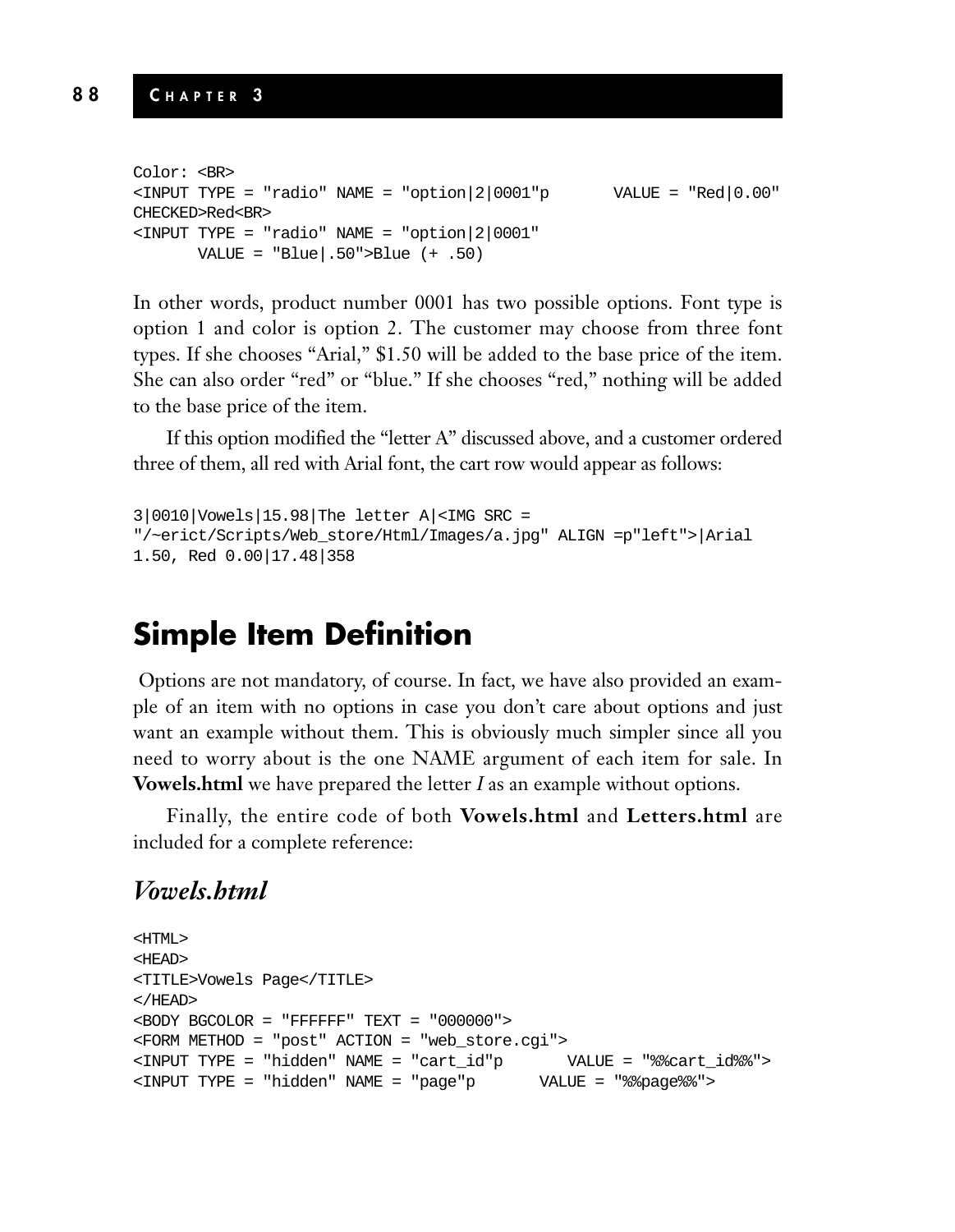```
<TABLE BORDER = "0">
<TR>
<TH>Quantity</TH>
<TH></TH><TH>Description</TH>
</TR><TR>
<TD COLSPAN = "3"><HR></TD>
</TR><TR>p<TD ALIGN = "center"><INPUT TYPE = "text"
NAME = "item-0010|Vowels|15.98|The letter A|~lt~IMG SRC =
~qq~/~erict/Scripts/Web_store/Html/Images/a.jpg~qq~ ALIGN =
~qq~left~qq~~gt~"
SIZE = "3" MAXLENGTH = "4"><TD><TD ALIGN = "center"><IMG SRC =
"/~erict/Scripts/Web_store/Html/Images/a.jpg" ALIGN =
"left"></TD>
<TD>You got it,the world renowned letter "A" for the low
base price of$15.98<BR><P>
<B>Available Options<B>
PFont:p<SELECT NAME = "option|1|0010">
<OPTION VALUE = "Times New Roman|0.00">Times New Roman (No charge)
\text{OPTION VALUE} = \text{''Arial} \left( 1.50 \text{''} \text{Arial} \left( + $1.50 \right) \right)<OPTION VALUE = "Chicago|2.00">Chicago (+ $2.00)
</SELECT>
PColor:p<BR>
<INPUT TYPE = "radio" NAME = "option|2|0010"
       VALUE = "Red|0.00" CHECKED>Red<BR>
<INPUT TYPE = "radio" NAME = "option|2|0010"
       VALUE = "Blue|.50">\nBlue (+ $.50")\rm </TD</TR></TR><TR>p<TD COLSPAN = "3"><HR></TD>
</TR><TR>p<TD ALIGN = "center"><INPUT TYPE = "text"
NAME = "item-0011|Vowels|12.98|The letter E\sim1t~IMG SRC =
~qq~/~erict/Scripts/Web_store/Html/Images/e.jpg~qq~ ALIGN =
~\simqq~\simleft~\simqq~\simqt~\sim" SIZE = "3" MAXLENGTH = "4"></TD>
```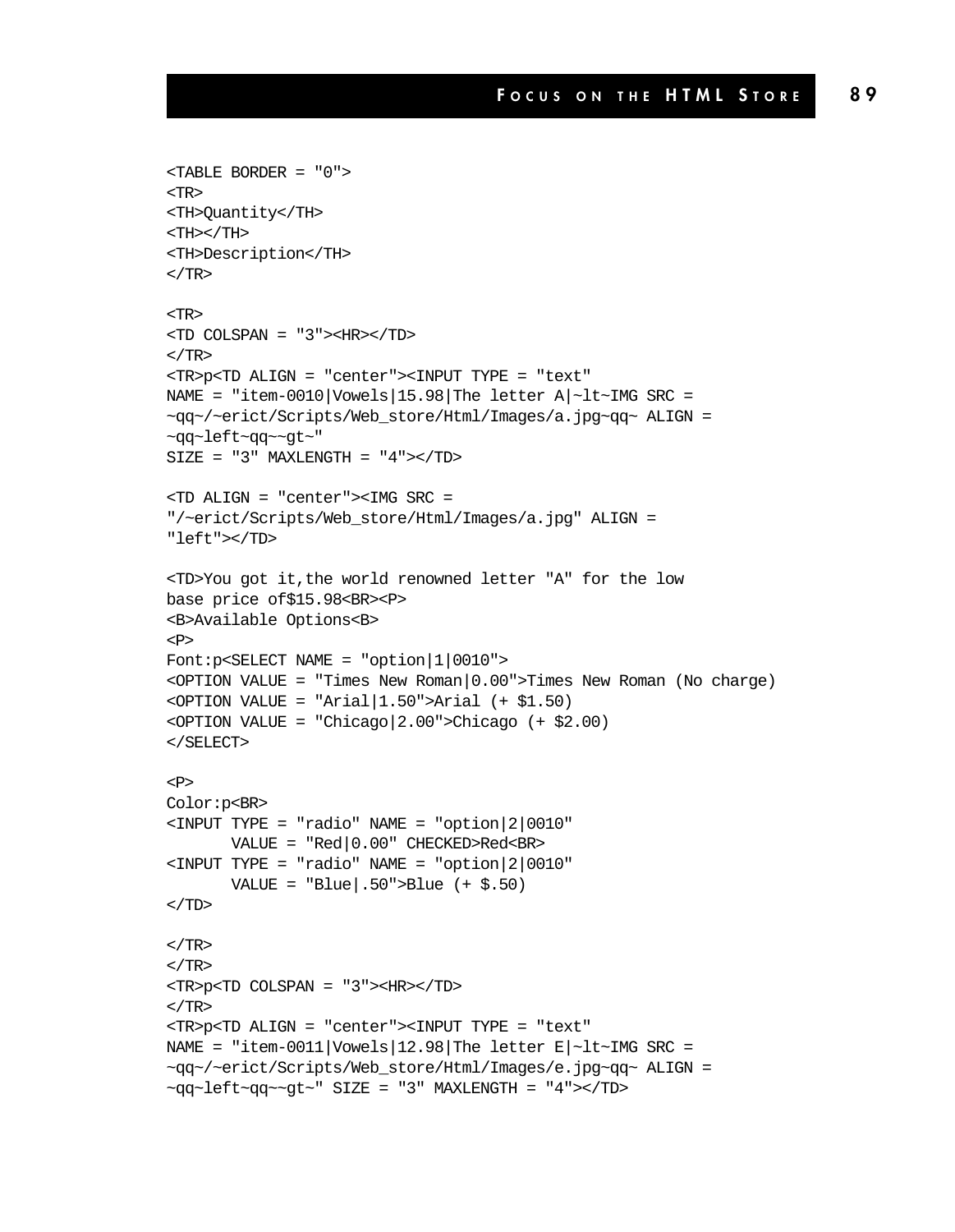#### **9 0 C HAPTER 3**

```
<TD ALIGN = "center"><IMG SRC =
"/~erict/Scripts/Web_store/Html/Images/e.jpg" ALIGN =
"left"></TD>
<TD>You got it, the world renowned letter "E" for the
low base price of $12.98<BR><P>
<B>Available Options<B>
<P>
Font:p<SELECT NAME = "option|1|0011">
<OPTION VALUE = "Times New Roman|0.00">Times New Roman (No charge)
<OPTION VALUE = "Arial|1.50">Arial (+ $1.50)
<OPTION VALUE = "Chicago|2.00">Chicago (+ $2.00)
</SELECT>
PColor:p<BR>
<INPUT TYPE = "radio" NAME = "option|2|0011"
      VALUE = "Red|0.00" CHECKED>Red<BR>
<INPUT TYPE = "radio" NAME = "option|2|0011"
      VALUE = \text{Blue}.50">Blue (+ $.50)
</TD>\langle TR><TR>p<TD COLSPAN = "3"><HR></TD>
</TR><TR>p<TD ALIGN = "center"><INPUT TYPE = "text" NAME = "item-
0012|Vowels|18.98|The letter I|~lt~CENTER~gt~~lt~FONT SIZE =
~qq~+4~qq~~gt~I~lt~/FONT~gt~~lt~/CENTER~gt~"
SIZE = "3" MAXLENGTH = "4"><TD><TD ALIGN = "center"><CENTER><FONT SIZE =
"+4">I</FONT></CENTER></TD>
<TD>Yep, this is the letter I selling for the low price
of 18.98. No options are available on this model.
<BR></TD>
</TR><TR>p<TD COLSPAN = "3"><HR></TD>
</TR></TABLE>
<P>
```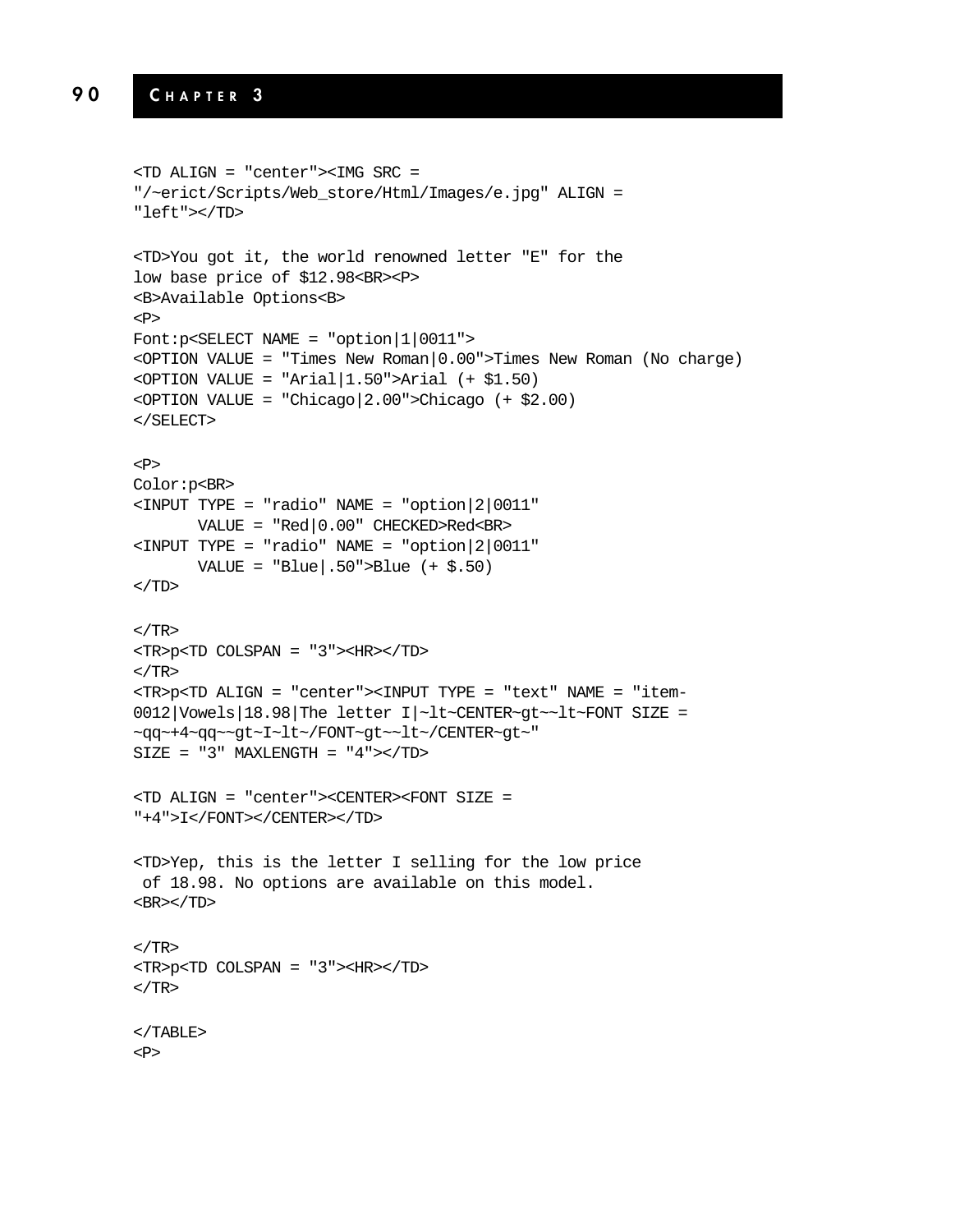```
<CENTER>
<INPUT TYPE = "submit" NAME = "add_to_cart_button"
      VALUE = "Add Items to my Cart">
<INPUT TYPE = "submit" NAME = "modify_cart_button"p VALUE =
"View/Modify Cart">
<INPUT TYPE = "submit"p NAME = "return_to_frontpage_button"
      VALUE = "Return to Frontpage">
<INPUT TYPE = "submit" NAME = "order_form_button"p VALUE =
"Checkout Stand">
</FORM>
</CENTER>
</BODY>
</HTML>
Letters.html
<HTML>
<HEAD>
<TITLE>Letter Categories in the inventory</TITLE>
</HEAD>
<BODY BGCOLOR = "FFFFFF" TEXT = "000000">
<LI><A HREF =
"web_store.cgi?page=Vowels.html&cart_id=">Vowels</A>
<LI><A HREF =
"web_store.cgi?page=Consonants.html&cart_id=">Consonants</A>
</BODY>
</HTML>
```
#### **Summary**

To utilize the HTML-based interface, you must satisfy several requirements. First, you must change the following variables in the setup file:

```
$sc_data_file_path
$sc_html_product_directory_path
$sc_order_check_db
$sc_use_html_product_pages
$sc_root_web_path
$sc_unwanted_files
```